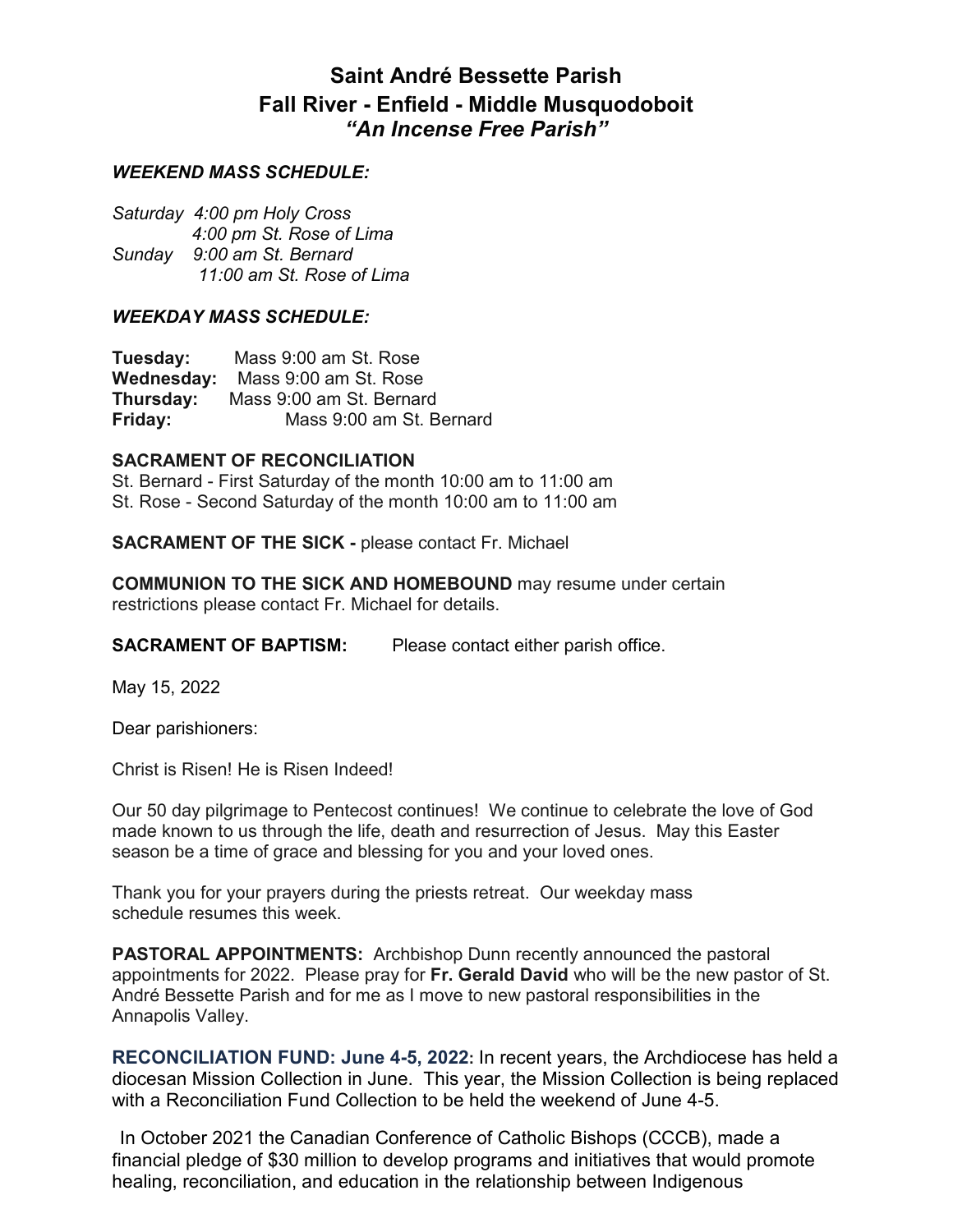communities and the Church. Dioceses across Canada, including ourselves, have made commitments to this pledge. Above and beyond this pledge, we will take up a Reconciliation Fund Collection across our diocese.

The goal of the collection is to support Mi'kmaw communities in Nova Scotia as part of the Archdiocese's ongoing response to the recommendations to the Truth and Reconciliation Commission's Calls to Action. Archbishop Dunn is working with local Mi'kmaq leadership to discern the best way these funds can be used locally in our efforts to bring about healing and reconciliation.

Please make note of this special collection. Parishioners will start to receive Reconciliation Fund Collection material in mail near the end of May.

Questions about this collection can be directed to Christine Spears at 902-429-9800 ext 312 or cspears@halifaxyarmouth.org

**Father Duncan MacMaster's 50th anniversary of his Ordination:** Father Duncan is inviting all those he has had the pleasure of serving over the past 50 years to come celebrate the 50th anniversary of his ordination. This event will be held on Saturday May 21st starting with mass at 4:00 p.m. at St. Rose of Lima Church, Fall River. Everyone is invited to then proceed to the LWF hall where there will be a reception and kitchen party.

Father Duncan has sent out a special request that you please bring your children to be part of the celebration and party.

Any well wishes, words of congratulations etc. that you may wish to share can be sent to fatherduncan50thyear@gmail.com to be read during the celebration.

**HEALTH GUIDELINES:** Public health strongly encourages masking indoors and ongoing adherence to the spirit of public health guidelines. Therefore, while masks are not required in the church you are strongly encouraged to wear them.

We continue to restrict access to some seats in the churches to provide adequate spacing among the congregation. We want to remind parishioners that public health advises people who have COVID19 symptoms to stay at home or confirm a negative COVID19 rapid test or PCR test. We continue to care for one another by modifying our behaviour to reduce risk of spreading COVID19.

**LIVE STREAM MASS 11:00 AM SUNDAY:** The livestream mass may be found on Facebook at St. André Bessette Parish or go to our new parish website **standrebessette.net.** and click on the live mass link/box.

*Let us pray for one another. Oremus pro invicem. Prions les uns pour les autres.*

It is important for us to keep each other in prayer.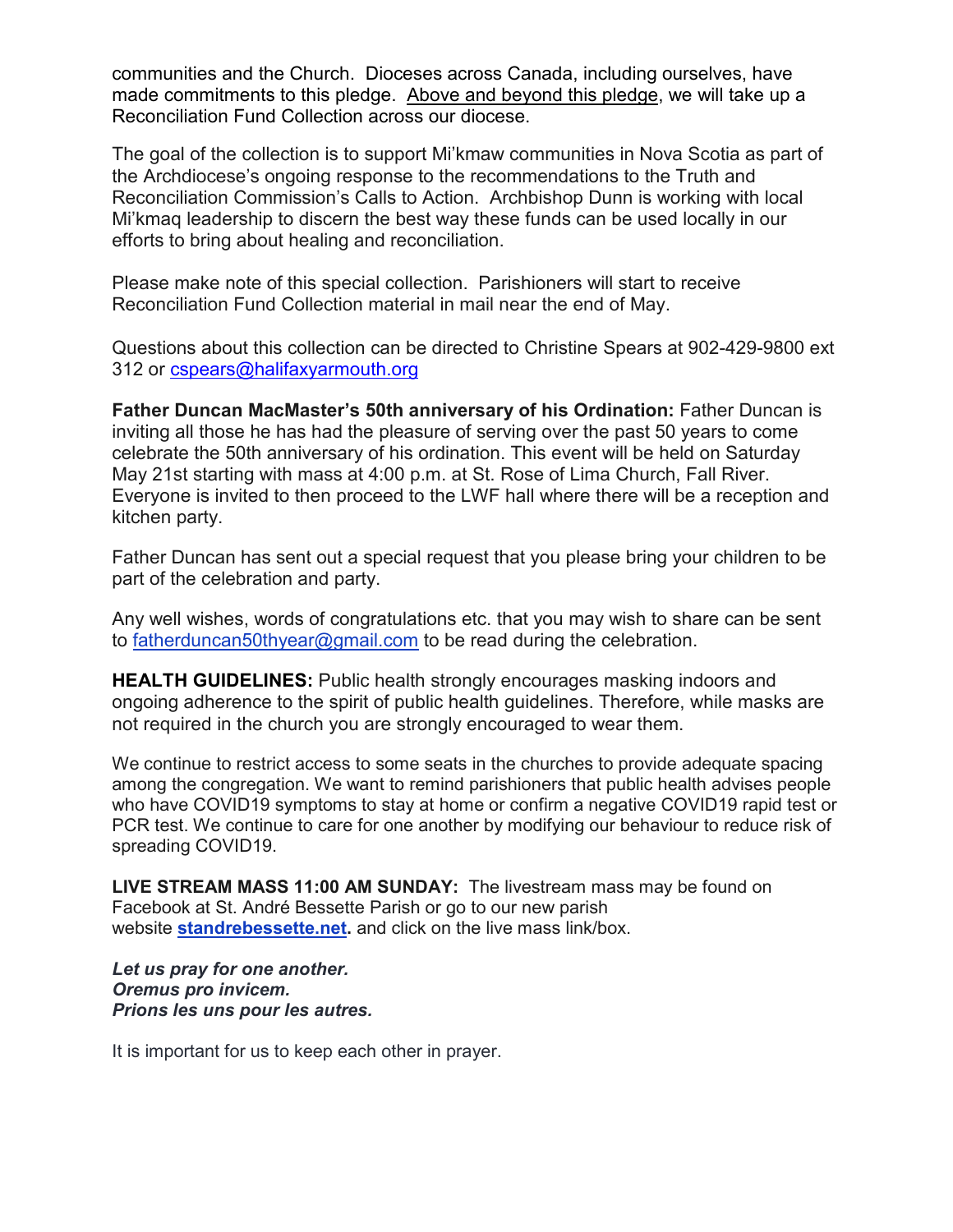## **Parish Prayer List**

Please pray daily for all those who have asked for prayers from our Parish family, especially the following:

| Vivian Kohout   | Lenny Metham         | Amanda Lindsay     |
|-----------------|----------------------|--------------------|
| Linda Cannon    | <b>Pat McCarvill</b> | Greg Lee           |
| Dianne Coffin   | David Lewis          | <b>Tony Chesal</b> |
| Vida Hanrahan   | Paige Ballam         | Joan Fraser        |
| Dibin Brimcombe | Joe MacLean          | Joan King          |

*If you or someone you know wishes to be remembered in prayer please contact Anne Marie Frame at 902-883-2703, and she will add you to the list.* 

*(Please have the permission of the person before asking to have them added to the list and remember to contact Anne Marie to remove the person from the list when the need for prayers ceases. Thank you.)*

*"O Lord my God, I cried to you for help, and you have healed me." Psalm 30: 2*

Let us continue to pray for one another and continue to find ways to care for one another.

Christ is Risen! He is Risen Indeed!

Fr. Michael